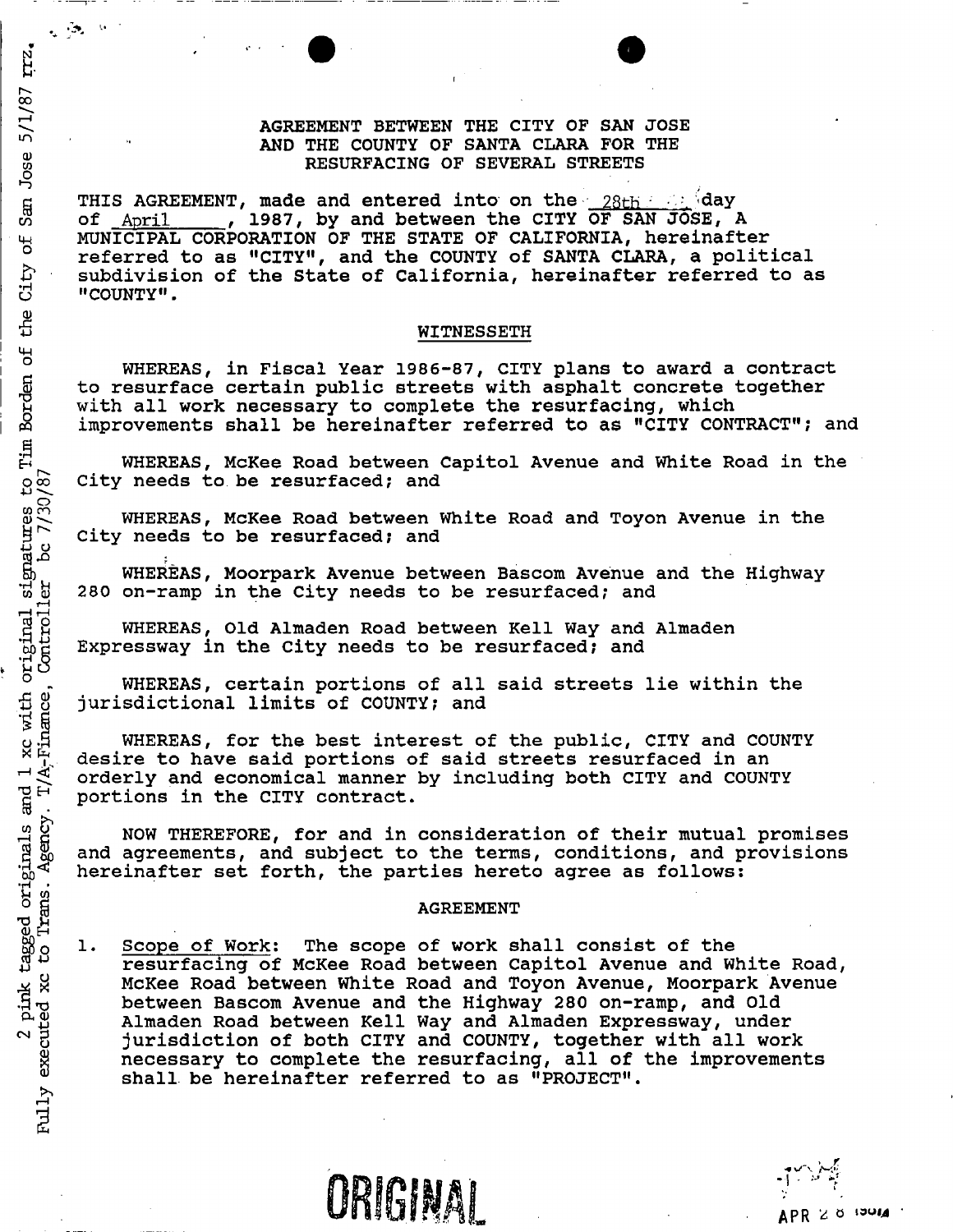- **Plans, Specifications and Estimates: CITY shall prepare, or**   $2.$ **cause to be prepared, plans, specifications and estimates for PROJECT and shall submit the plans, specifications and estimates to COUNTY for COUNTY'S approval.**
- **Award of Contract and Construction: CITY shall award and**   $3.$ **administer a contract for construction of the PROJECT.**
- **Cost Sharing of Project: The PROJECT will be funded by CITY and**  4. **COUNTY. Each party's share shall be prorated on the construction cost of the resurfacing improvements within the respective party's jurisdictional boundaries. CITY'S share of the PROJECT cost has been estimated to be \$335,495. COUNTY'S share of the PROJECT cost has been estimated to be \$211,090, including administrative costs determined to be fifteen percent (15%) of the construction costs. The administrative costs shall include preparation of plans and specifications, bidding, contract administration, inspection and incidental expenses of this PROJECT.**
- 5. **Payment of Project Cost: CITY shall send COUNTY a statement of costs within 30 days of opening of bids for award of construction contract for PROJECT. COUNTY agrees to deposit \$211,090 with CITY within 30 days of issuance of the statement,**  but no later than award of contract by CITY.
	- **a. Upon completion of PROJECT, CITY shall determine the actual cost and advise COUNTY of COUNTY'S share of the cost based on the actual items of work at the respective contract unit costs constructed in COUNTY'S jurisdicational boundaries.**

»

- **b . COUNTY'S final cost of PROJECT shall be determined within 30 days after completion and acceptance of PROJECT by CITY.**
- **c. Should COUNTY'S final cost exceed the amount deposited with CITY, COUNTY shall pay CITY the additional amount up to a maximum total of Two Hundred and Thirty-Two Thousand, Two Hundred Dollars (\$232,200) unless provided otherwise in a subsequent agreement.**
- **d. Should COUNTY'S final cost be less than the amount deposited with CITY, CITY shall refund the excess amount to COUNTY within 30 days of final accounting by CITY.**
- 6. **Maintenance and Operation: The sharing of cost for maintenance and operation of the resurfaced pavement shall be as determined for the maintenance and operation of the pavement on those areas at present.**
- **Mutual Indemnifications and Insurance:**  7. **It is mutally understood and agreed:** 
	- **a. That neither COUNTY, nor any officer or employee thereof, shall be responsible for any damage or liability occurring by reason of anything done or omitted to be done by CITY**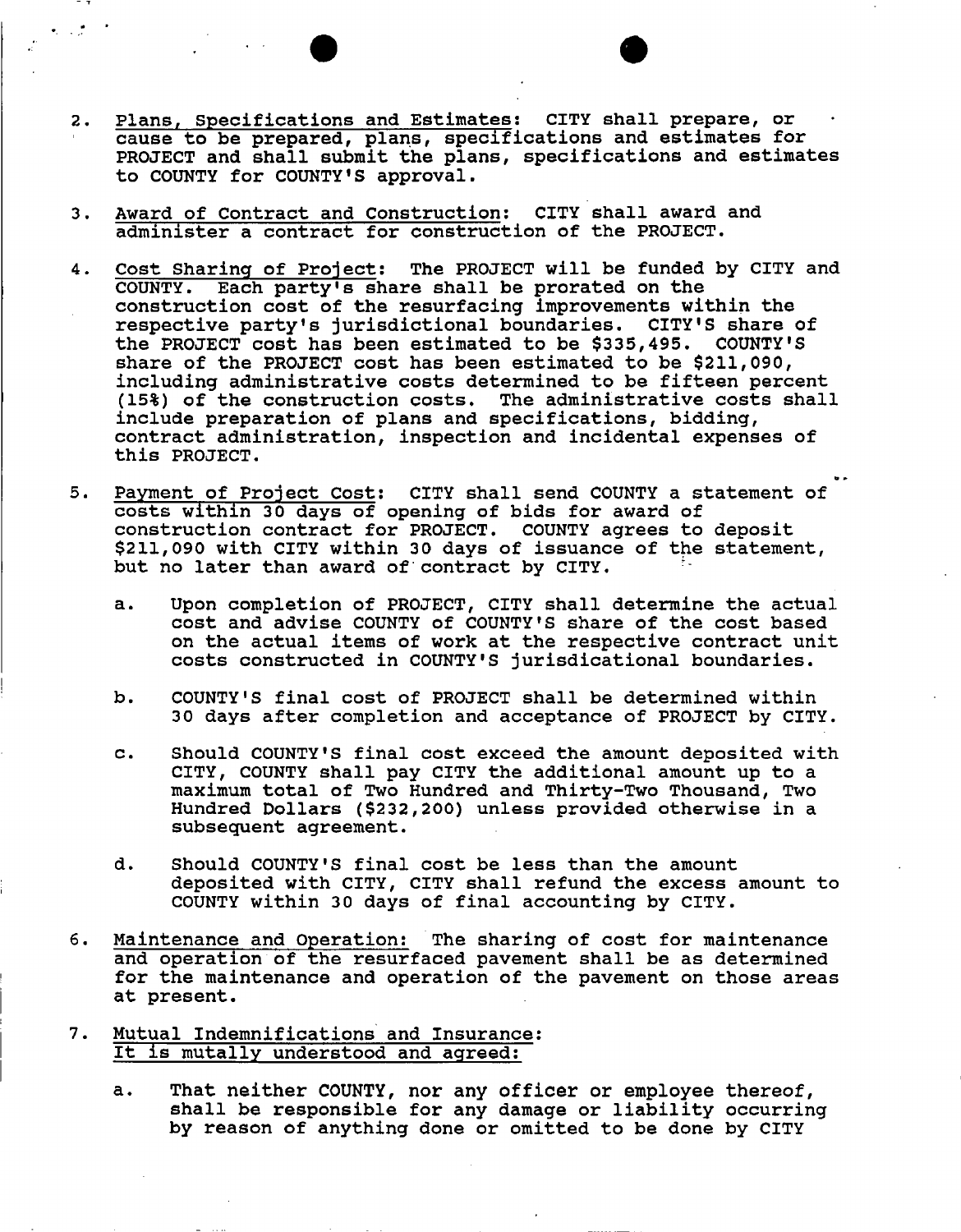**under or in connection with any work, authority or jurisdiction delegated to CITY under this Agreement. It is also understood and agreed that, pursuant to the Government Code Section 895.4, CITY shall indemnify and hold County harmless from any liability imposed for injury (as defined by Government Code Section 810.8) occurring by reason of anything done or omitted to be done by CITY under this Agreement.** 

- **b . That neither CITY, nor any officer or employee thereof, shall be responsible for any damage or liability occurring by reason of anything done or omitted to be done by COUNTY under or in connection with any work, authority or jurisdiction delegated to COUNTY under this Agreement. It is also understood and agreed that, pursuant to Government Code Section 895.4, COUNTY shall indemnify and hold CITY harmless from any liability imposed for injury (as defined by Government Code Section 810.8) occurring by reason of anything done or omitted to be done by COUNTY under this Agreement.**
- **c. CITY shall require any contractor awarded a contract for any portion of the PROJECT to secure and maintain in full force and effect at all times during construction of the PROJECT and until the PROJECT is accepted by CITY, public liability and property damage insurance in forms and limits of liability satisfactory and acceptable to both COUNTY and CITY, naming COUNTY and CITY and their respective officer and^empioyees as insureds, from and against any claims, loss liabililty, cost or expense arising out of or in any way connected with the construction of the PROJECT.**

**IN WITNESS WHEREOF, the parties have executed this Agreement the day and year first set forth above.** 

> **CITY OF SAN JOSE, a municipal corporation**

**APPROVED AS TO FORM:** 

C/1. Kell **By: By:** 

**APPROVED AS TO FORM AND LEGALITY: COUNTY OF SANTA CLARA, a political** 

 $k$   $\sim$   $\ell$   $\sim$   $\ell$   $\sim$   $\sim$   $\ell$   $\sim$   $\ell$ *CUUk^*  **Sulmet Contoint By: Wanne McReane**  $\mathbf{A} \cdot \mathbf{A}$  / / / **ATTE** 

**Donald M. Rains, Clerk Board of Supervisors** 

**(JDM00037/DISK 6)** 

**Deputy City Attdrney City Andrea M. Pavone, City Clerk** 

Subdivision of the State of California

**. Dianne McKenna**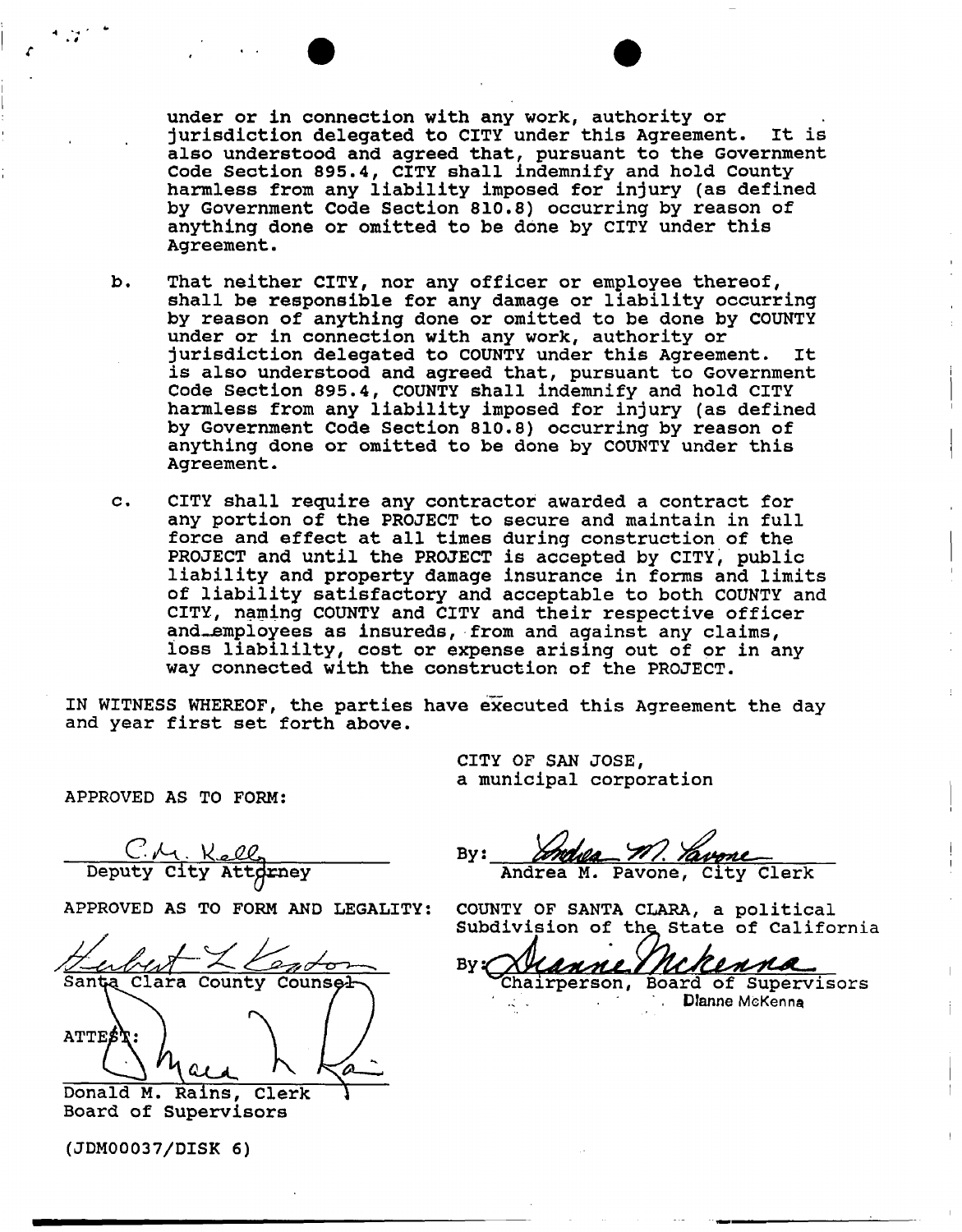**THIS IS FOR YOUR STARS ENTRY AND TRANSMITTAL TO JOB NO. None FINANCE. CHANGE ORDER NO. None** 

 $\sim$ 



## **BOARD OF SUPERVISORS**

**COUNTY OF SANTA CLARA** 

**DATE: July 30, 1987** 

**The following Agreement was approved by the Board of Supervisors at a meeting held on April 28, 1987, Item No. 17.** 

**PROJECT TO BE CHARGED: Agreement for resurfacing of several streets within the City of San Jose.** 

**FOR THE AMOUNT \$211,090.** 

**CONTRACTOR: City of San Jose.** 

**COMPLETION DATE: Continuous.** 

**BUDGET ITEM:** (FO R CONTROLLER' S USE )

**Deputy Clerk Bobbl Claycomb** 

CC -- CONTROLLER CC -- FILE CC -- ORIGINATING DEPARTMENT **CC — T/A-FINANCE CC — TRANSPORTATION AGENCY** 

 $\sim$   $\mu$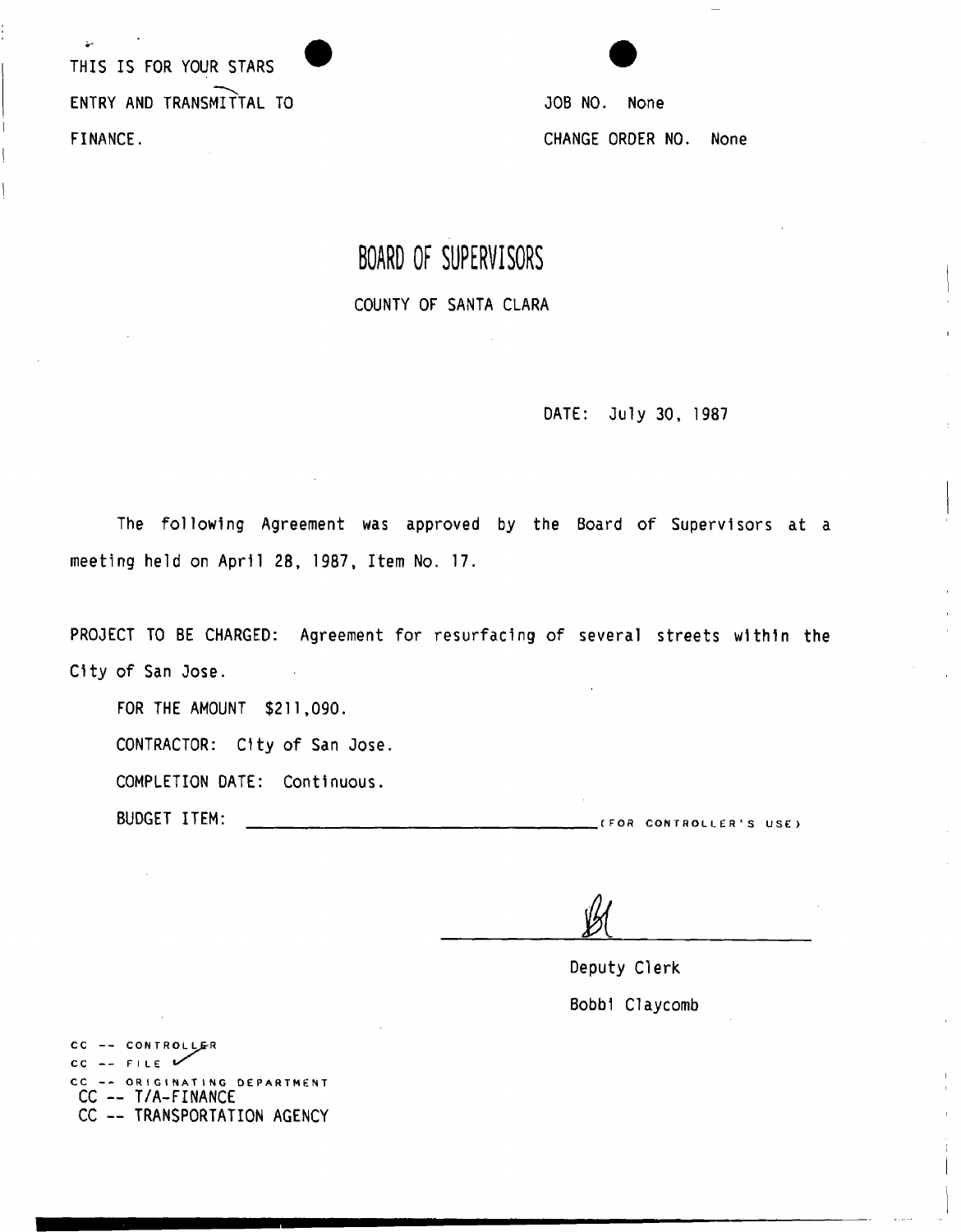# **• COUNTY OF SANTA CLARA CALIFORNIA**

OFFICE OF THE BOARD OF SUPERVISORS THE SOLUTION OF THE BOARD County Government Center, East Wing 70 West Hedding Street San Jose, California 95110 (408 ) 2 9 9 —43 2 1

## Susanne Wilson, District 1 Zoe Lofgren, District 2 Thomas L. Legan, District 3 Rod Dirldon, District 4 Dianne McKenna, District 5

**May 1, 1987** 

**Tim Borden City of San Jose 801 N. First Street San Jose, CA 95110** 

**Dear Mr. Borden:** 

**SUBJECT: Agreement with City of San Jose for resurfacing of several streets within the City of San Jose** 

**Enclosed you will find three originals of the subject Agreement between the County of Santa Clara and the City of San Jose. The Board of Supervisors, at its regularly scheduled meeting on April 28, 1987, authorized the execution of this Agreement on behalf of the County.** 

**After execution of all copies, we would appreciate your returning the pink tagged originals to this office. Retain the remaining copies for your distribution or files.** 

**Very truly yours** 

**BOARD OF SUPERVISORS DONALD M. RAINS, CLERK** 

**Rachel R. Zamora Deputy Clerk** 

**DMR:rrz** 

**Enclosures** 

**cc: Transportation Agency** 

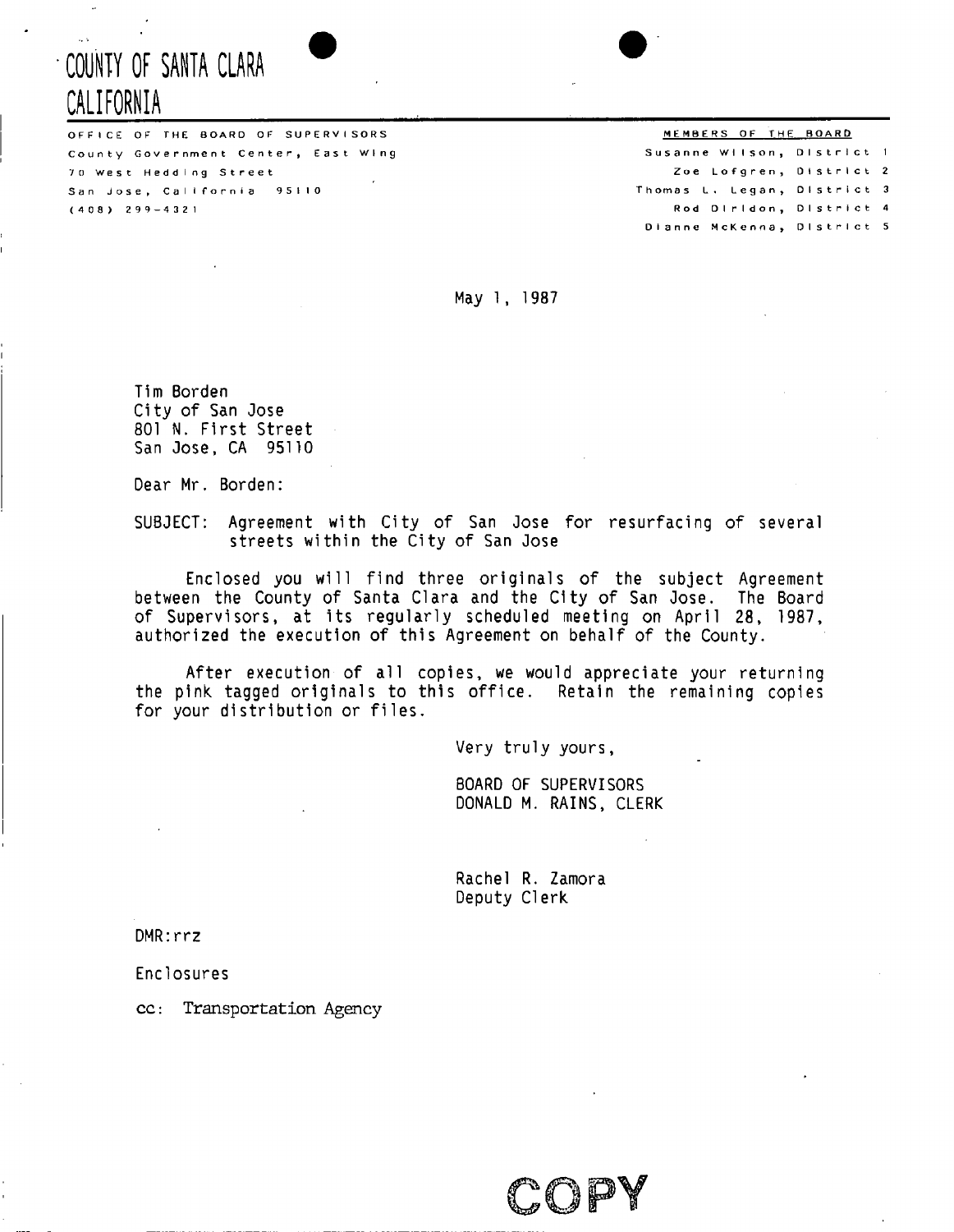| <b>County of Santa Clara</b>                                   |                        |                            | <b>Transportation Agency</b><br>1555 Berger Drive<br>San Jose, California 95112 |
|----------------------------------------------------------------|------------------------|----------------------------|---------------------------------------------------------------------------------|
| California                                                     | TRANSMITTAL MEMORANDUM |                            |                                                                                 |
| Prepared by<br><b>WLK</b><br><b>AVJ</b><br>Reviewed by         | Page $1$ of $2$        |                            | S.D. 2, 3, 84                                                                   |
| Filmitted by<br><b>RMS</b><br>DIRECTOR <b>Lim</b><br>APPROVED: |                        | DATE:                      | April 14, 1987                                                                  |
| TRANSIT DISTRICT BOARD:                                        | Agenda Date            |                            | Item No.                                                                        |
| COUNTY BOARD OF SUPERVISORS:                                   |                        | Agenda Date April 28, 1987 | Item No.                                                                        |

**4/ IVFROM: R. M. Shields, Transportation Agency** 

**SUBJECT: AGREEMENT BETWEEN THE CITY OP SAN. JOSE AND THE COUNTY OP SANTA CLARA FOR THE RESURFACING OP SEVERAL STREETS** 

TRANSPORTATION COMMISSION: Agenda Date **International Material Agents** Item No.

#### **RECOMMENDED ACTION:**

**It is recommended that the County enter into the attached Agreement with the City of San Jose.** 

#### **FISCAL IMPLICATION:**

**The estimated cost to the County for the proposed resurfacing work is Two Hundred Eleven Thousand Ninety dollars (\$211,090). The estimate is based on the portions of McKee Road, Moorpark Avenue and Old Almaden Road which lie within County jurisdiction.** 

**Funds for the planned project are available in the Road Fund, Fund 0023, Budget Unit 603, Index 4002, Account 2895-**

#### **REASONS FOR RECOMMENDATION:**

**The City of San Jose has requested that the County participate in a project to resurface: McKee Road between Capitol Avenue and Toyon Avenue and Moorpark Avenue between Bascom Avenue and Highway 280 on-ramp and Old Almaden Road between Kell Way and Almaden Expressway, in fiscal year 1986-1987.** 

**A review and analysis of these streets show that they are in need of resurfacing and that the work can best be accomplished under a single contract.** 

 $n$ **RIGINAI**  $\mu$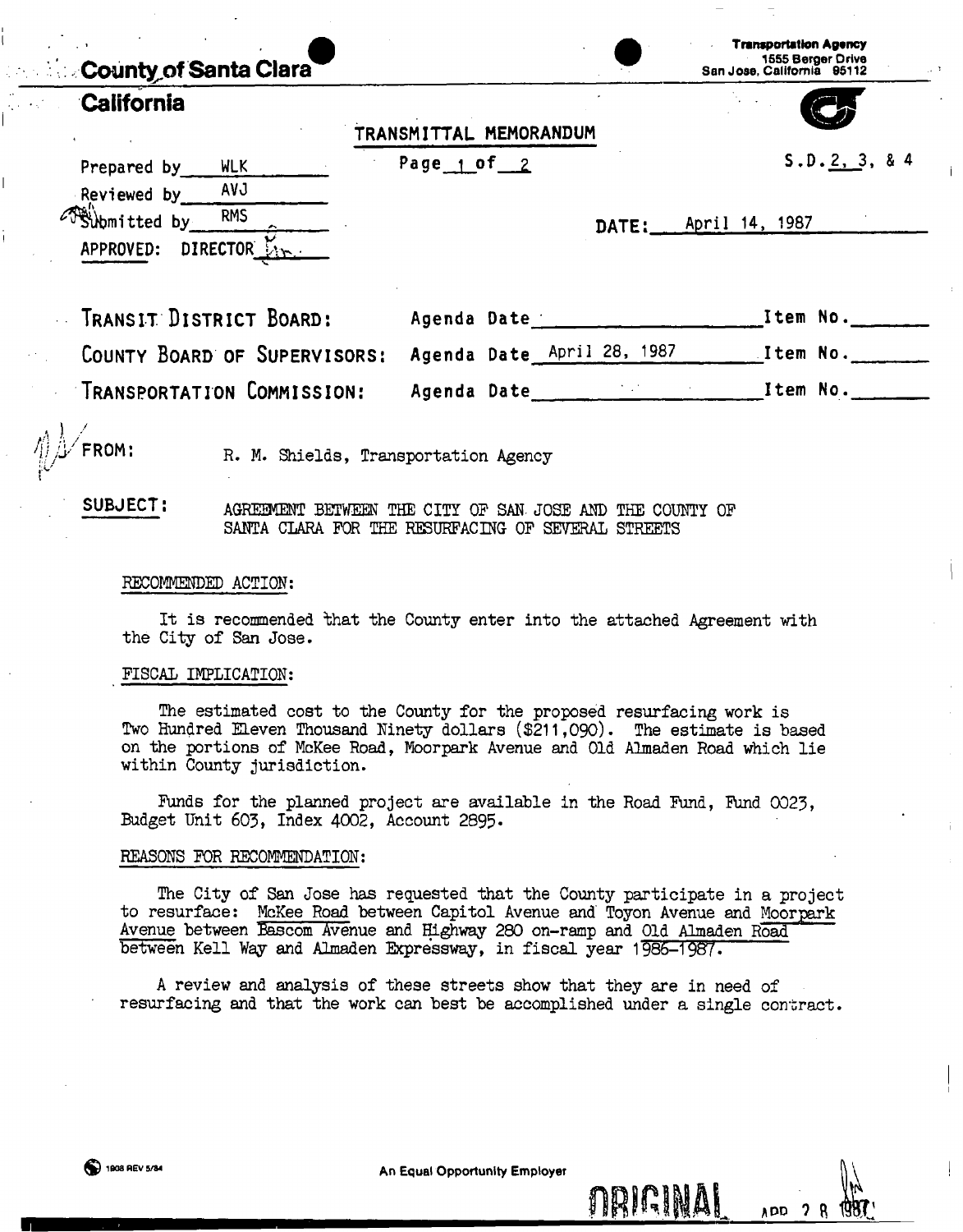Page  $20f$   $2$ 

**DATE; April 14, 1987** 

#### **TRANSIT DISTRICT BOARD AGENDA DATE:**

**COUNTY BOARD OF SUPERVISORS AGENDA DATE: April 28, 1987** 

### **TRANSPORTATION COMMISSION AGENDA DATE:**

#### **SUBJECT: AGREMENT BETWEEN THE CITY OP SAN JOSE AND THE COUNTY OP SANTA CLARA FOR THE RESURFACING OF SEVERAL STREETS**

**Adequate funds are available in the Road Fund Budget as a result of. SB 300 disbursements for this project. These funds (SB 300) must be expended by October 1, 1967 • The City has guaranteed that the work will be completed and the County billed prior to this date.** 

#### **BACKGROUND:**

**McKee Road is a major four-lane arterial between Highway 101 and Alum Rock Avenue in East San Jose. The majority of the road lies in City jurisdiction but serves a large County residential area in the northeast valley.** 

**Moorpark Avenue is a major east/west collector street which serves Valley Medical Center and San Jose City College, as well as many others.** 

Old Almaden Road is a highly used two-lane roadway between Capitol **Expressway, Old Hillsdale Avenue and Almaden Expressway.** 

**The City has proposed a road resurfacing project and will be the lead agency in advertising and administering a contract to provide a new asphaltic surface on these roadways.** 

**This resurfacing is estimated to add ten years to the effective life of these roadways.** 

#### **CONSEQUENCES OF NEGATIVE ACTION;**

**If this Agreement is not approved, it will cause the County and the City to incur additional costs in the performance of their preventive maintenance.** 

#### **STEPS FOLLOWING APPROVAL:**

**The Agreement will be fully executed by the City of San Jose and the terms of the Agreement carried out. The approved funds will be used to pay the road resurfacing project costs.** 

**RMS:kh Attachments: Agreement Location Map**